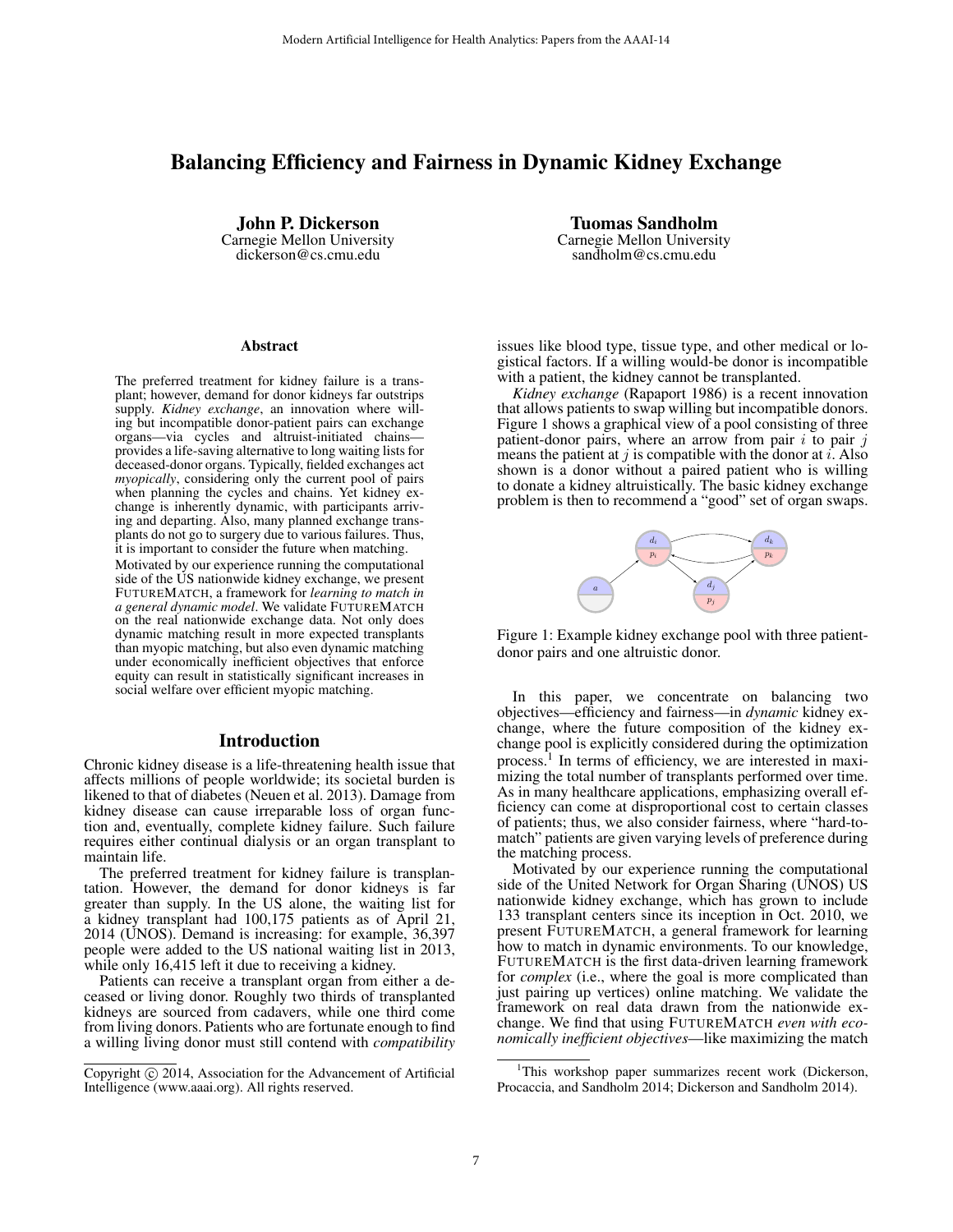size subject to equity constraints—results in significantly higher social welfare than efficient but myopic matching.

## Kidney Exchange Model

We begin by overviewing the standard computational model for kidney exchange, which encodes a kidney exchange pool as a directed *compatibility graph*  $G = (V, E)$  by constructing one vertex for each patient-donor pair in the pool. An edge *e* from  $v_i$  to  $v_j$  is added if the patient in  $v_j$  wants the donor kidney of  $v_i$ . A paired donor is willing to give her kidney if and only if the patient in her vertex  $v_i$  receives a kidney. The weight  $w_e$  of an edge  $e$  represents the utility to  $v_i$  of obtaining  $v_i$ 's donor kidney.

A cycle  $c$  in the graph  $G$  represents a possible kidney swap, with each vertex in the cycle obtaining the kidney of the previous vertex. If  $c$  includes  $k$  patient-donor pairs, we refer to it as a k*-cycle*. For example, the compatibility graph in Figure 1 includes two possible cycles: a 2-cycle between vertex  $v_i$  and  $v_k$ , and a 3-cycle consisting of vertices  $v_i$ ,  $v_j$ , and  $v_k$ . In kidney exchange, cycles of length at most some small constant  $L$  are allowed—all transplants in a cycle must be performed simultaneously so that no donor backs out after his patient has received a kidney but before he has donated his kidney. In most fielded kidney exchanges, including the United Network for Organ Sharing (UNOS) nationwide kidney exchange,  $L = 3$  (i.e., only cycles of length at most 3 are allowed).

Fielded kidney exchanges gain great utility through the use of chains (Roth et al. 2006; Rees et al. 2009). Chains start with an altruistic donor donating his kidney to a patient, whose paired donor donates her kidney to another patient, and so on. The compatibility graph in Figure 1 includes four possible chains:  $\langle a, v_i \rangle$ ,  $\langle a, v_i, v_j \rangle$ ,  $\langle a, v_i, v_k \rangle$ , and  $\langle a, v_i, v_j, v_k \rangle$ . Chains can be (and typically are) longer than cycles in practice because it is not necessary to carry out all the transplants in a chain simultaneously. There is a chance that a bridge donor backs out of his/her commitment to donate—which has happened (albeit rarely) already in the United States. Cycles cannot be executed in parts because if someone backs out of a cycle, then some pair has lost a kidney (i.e., their "bargaining chip"). In contrast, if someone backs out of a chain, no pair has lost their bargaining chip (although it is unfortunate that the chain ends).

A *matching* M is a collection of disjoint cycles and chains in the graph  $G$ . The cycles and chains must be disjoint because no donor can give more than one of her kidneys. Given the set of all legal matchings M, the *clearing problem* in kidney exchange is to find a matching  $M^*$  that maximizes some utility function  $u : \mathcal{M} \to \mathbb{R}$ . Formally:

$$
M^* = \operatorname*{argmax}_{M \in \mathcal{M}} u(M)
$$

The standard clearing problem for finite cycle cap  $L > 2$ is NP-hard (Abraham, Blum, and Sandholm 2007). Abraham, Blum, and Sandholm (2007) took the first serious computational step toward solving the kidney exchange problem by providing a specialized branch-and-price-based (Barnhart et al. 1998) integer program solver; subsequent work by Dickerson, Procaccia, and Sandholm (2013; 2014) has increased solver speed and generality. We use an adapted version of that clearing algorithm as the batch clearing algorithm module in this work.

## Three Sample Utility Functions

In fielded kidney exchanges, one typically finds the maximum weighted cycle cover (i.e.,  $u(M) = \sum_{c \in M} \sum_{e \in c} w_e$ ). This *utilitarian* objective can favor certain classes of patientdonor pairs while marginalizing others, a phenomenon that we explore—and help alleviate—in this paper.

The medical and legal communities in kidney exchange are concerned about a wide variety of match characteristics. In our experience, the most frequently discussed include the number of overall matches, the number of overall transplants, the quality of transplants, and the preference applied, if any, to specific subgroups in the exchange (children, sensitized patients, underrepresented ethnicities). Other concerns might include some sort of equitable treatment between participating transplant centers, minimizing legal exposure, and fair compensation.

In this paper, we consider two different kidney exchange models—deterministic, where post-algorithmic match failures are not quantified in the optimization problem and failure-aware, where they are—and three formal matching objectives in each of the two models:

- 1. MAXCARD: Maximize the total number (i.e., cardinality) of patients who are algorithmically matched (in the deterministic model) or receive transplants in expectation (in the failure-aware model);
- 2. MAXCARD-FAIR: Maximize the total number of patients who are algorithmically matched (in the deterministic model) or receive transplants in expectation (in the failure-aware model), where "marginalized" patients are weighted in the objective by some constant factor  $\beta$  more than others; and
- 3. MAXLIFE: Maximize the total time algorithmicallymatched (deterministic) or transplanted (failure-aware) donor organs will last in patients.

Each of these objectives amounts to setting weights on edges in the input graph (e.g., Figure 1). We give edge weighting algorithms for the MAXCARD and MAX-CARD-FAIR objectives.<sup>2</sup> The MAXCARD-FAIR objective can viewed as a generalized form of MAXCARD (that is, MAXCARD is just MAXCARD-FAIR with an empty set of vertices who are preferred by the objective).

Deciding which class of vertices are preferred is a complex ethical and medical decision. We use two common preference criteria in this paper: pediatric status and sensitization. Children (in the US, those who are under age 18) are typically treated preferentially in medical systems; we follow that rule here. For kidney exchange it has explicitly been articulated that such pediatric patients should be preferred not only because they have a lot of life left (barring their kidney disease) but also because having poor kidney function stunts growth. Some patients are *highly sensitized*, which means they are extremely unlikely to be medically compatible with a random organ. For these patients, finding a kidney is difficult (UNOS). The percentage of highlysensitized patients in fielded kidney exchanges is high; over 60% of the patients in the UNOS kidney exchange are highly sensitized (Kidney Paired Donation Work Group 2013).

<sup>&</sup>lt;sup>2</sup>Due to space constraints, we guide the reader to  $\S 3.2.2$  of Dickerson and Sandholm (2014) for a derivation of the MAXLIFE edge weighting function, which learns a match quality metric from historical US data between 1987 and mid-2013.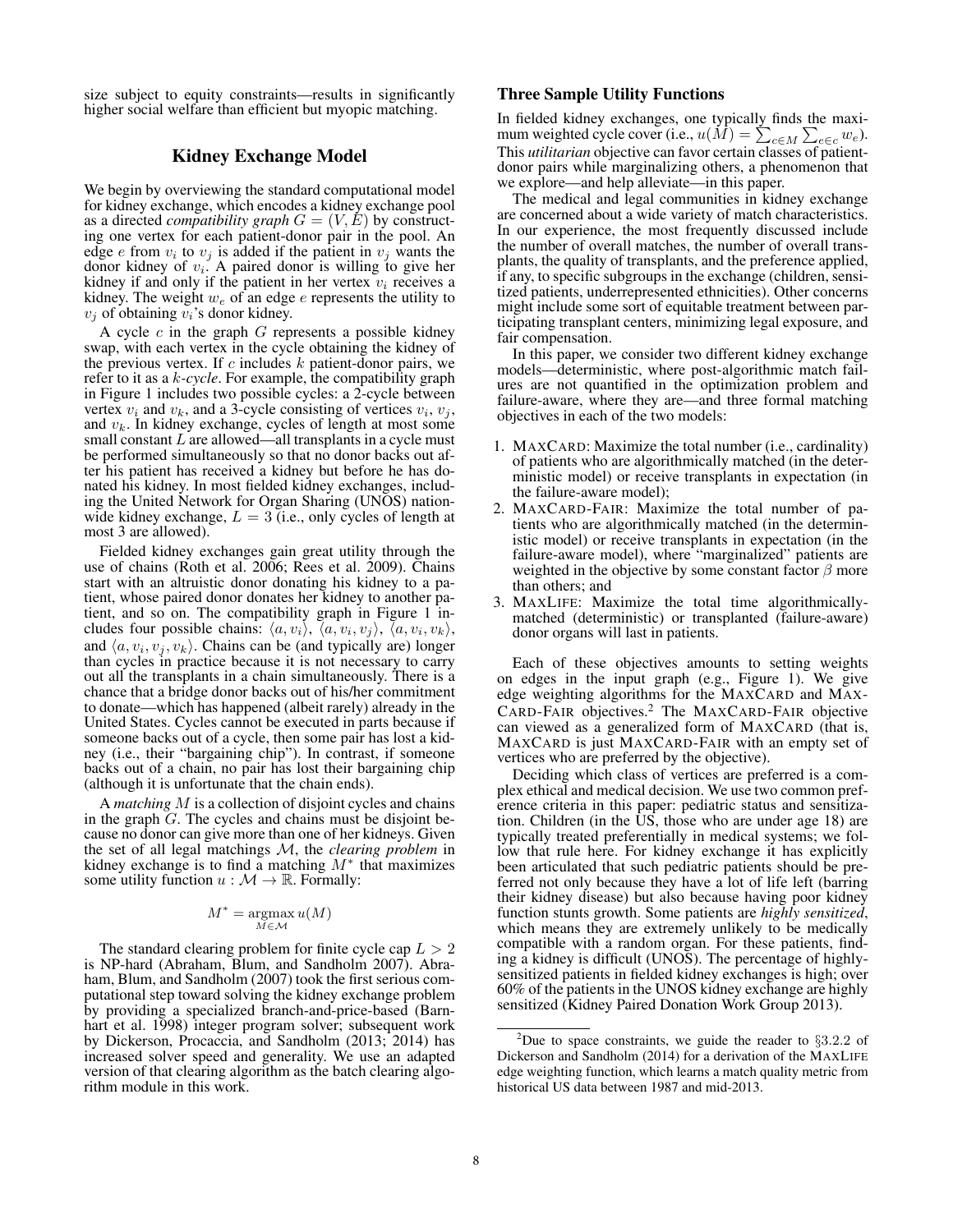

Figure 2: The FUTUREMATCH framework.

|                           | V<br>$= 300$ |  | V <br>$=400$ |                     | $=500$<br>V |                  | $= 600$<br> V |                  | $= 700$<br>V |                  | $= 800$ |                  | $= 900$<br>V. |                  |
|---------------------------|--------------|--|--------------|---------------------|-------------|------------------|---------------|------------------|--------------|------------------|---------|------------------|---------------|------------------|
|                           | Gain         |  | Gain         | $\boldsymbol{\eta}$ | Gain        | $\boldsymbol{v}$ | Gain          | $\boldsymbol{p}$ | Gain         | $\boldsymbol{v}$ | Gain    | $\boldsymbol{p}$ | Gain          | $\boldsymbol{p}$ |
| <b>MAXCARD</b>            | +2           |  | $+4$         |                     | +5          |                  | $+6$          |                  | $+10$        |                  | $+11$   |                  | $+13$         |                  |
| MAXCARD-FAIR, $\beta = 1$ | $+1$         |  | +4           |                     | +6          |                  | $+8$          |                  | +9           |                  | $+11$   |                  | $+12$         |                  |
| MAXCARD-FAIR, $\beta = 2$ | $+1$         |  | +2           |                     | +3          |                  | $+3$          |                  | $+5$         |                  | $+6$    |                  | $+10$         |                  |
| MAXCARD-FAIR, $\beta = 3$ | $+1$         |  | $+0$         |                     | $+3$        |                  | $+1$          |                  | $+1$         |                  | $+3$    |                  | $+2$          |                  |
| MAXCARD-FAIR, $\beta = 4$ | $-1$         |  | $+1$         |                     | $+1$        |                  | $+1$          |                  | $+3$         |                  | $+3$    |                  | $+2$          |                  |
| MAXCARD-FAIR, $\beta = 5$ | $+0$         |  | $+0$         |                     | $+1$        |                  | $+1$          |                  | $+1$         |                  | $+2$    |                  | $+3$          |                  |
| <b>MAXLIFE</b>            | +2           |  |              |                     | +6          |                  | $+8$          |                  | $+7$         |                  | $+1$    |                  | +9            |                  |

Table 1: Median gains in expected total number of transplants under FUTUREMATCH. A √ represents statistical significance (Wilcoxon signed-rank test,  $p \ll 0.01$ ).

|                                             | V<br>$= 300$ |                     | V <br>$=400$ |                     | $=500$<br> V |                  | V<br>$= 600$ |                  | $= 700$<br>V. |                  | V <br>$= 800$ |  | V<br>$= 900$ |  |
|---------------------------------------------|--------------|---------------------|--------------|---------------------|--------------|------------------|--------------|------------------|---------------|------------------|---------------|--|--------------|--|
|                                             | Gain         | $\boldsymbol{\eta}$ | Gain         | $\boldsymbol{\eta}$ | Gain         | $\boldsymbol{v}$ | Gain         | $\boldsymbol{v}$ | Gain          | $\boldsymbol{v}$ | Gain          |  | Gain         |  |
| <b>MAXCARD</b>                              | -2           |                     | $-2$         |                     | $-3$         |                  | -4           |                  | -6            |                  | -7            |  | -9           |  |
| MAXCARD-FAIR, $\beta = 1$                   | - 1          |                     | - 1          |                     | - 1          |                  | $-2$         |                  | -3            |                  | -3            |  | - ג          |  |
| MAXCARD-FAIR, $\beta = 2$                   | $+0$         |                     | $+0$         |                     | $+1$         |                  | $+1$         |                  | $+2$          |                  | $+1$          |  | $+1$         |  |
| $\overline{\text{MAXCARD-FAIR}, \beta} = 3$ | $+1$         |                     | $+1$         |                     | $+3$         |                  | $+3$         |                  | $+3$          |                  | $+5$          |  | $+4$         |  |
| MAXCARD-FAIR, $\beta = 4$                   | $+1$         |                     | $+2$         |                     | $+3$         |                  | $+4$         |                  | $+4$          |                  | $+5$          |  | $+5$         |  |
| MAXCARD-FAIR, $\beta = 5$                   | $+1$         |                     | $+2$         |                     | $+3$         |                  | $+4$         |                  | $+5$          |                  | $+7$          |  | $+5$         |  |
| <b>MAXLIFE</b>                              | - 1          |                     | $-3$         |                     | $-3$         |                  | -5           |                  | -6            |                  | -6            |  | -9           |  |

Table 2: Median gains in expected total number of marginalized transplants under FUTUREMATCH. A  $\checkmark$  or  $\checkmark$  represents statistically significant gains or losses, respectively (Wilcoxon signed-rank test,  $p \ll 0.01$ ).

While defining fairness is a contentious issue in social science, a recent paper by Dickerson, Procaccia, and Sandholm (2014) formalizes two natural "fair" utility functions and shows how to optimize either of these functions in the deterministic or failure-aware *static* models of kidney exchange. We adapt the *weighted* fairness rule from that paper to FUTUREMATCH. The weighted fairness rule adjusts edge weights by some re-weighting function  $\Delta : E \to \mathbb{R}^+$ . A simple example re-weighting function is multiplicative:

 $\equiv$ 

 $\overline{a}$ 

$$
\Delta^{\beta}(e) = \begin{cases} (1+\beta)w_e & \text{if } e \text{ ends in } V_M \\ w_e & \text{otherwise} \end{cases}
$$

Here,  $V_M \subseteq V$  is the set of vertices with marginalized patients. Intuitively, for some  $\beta > 0$ , this function scales the weight of edges ending in marginalized vertices by  $(1 + \beta)$ . For example, if  $\beta = 1.5$ , then the optimizer will value edges that result in a marginalized patient receiving a transplant at 250% of their initial weight (possibly scaled by factors like edge failure probability or chain position).

For any  $M \in \mathcal{M}$ , let  $M'$  be the matching such that every edge  $e \in E$  has augmented weight  $\Delta^{\beta}(e)$ . Then the MAX-CARD-FAIR utility function  $u_{\Delta}$  is defined in terms of the utilitarian MAXCARD utility function  $u$  applied to the augmented matching M', such that  $u_{\Delta}(M) = u(M')$ . In our experiments, we vary the parameter  $\beta$  to empirically quantify its effects on each of the three objective functions.

## The FUTUREMATCH Framework

We are interested in learning from demographically accurate data how to match *in the present* such that some overarching objective function is maximized over time. Scalability is important: heavy offline statistics can be computed and periodically updated, but the fielded clearing algorithm must run quickly (within minutes or at most hours).

Figure 2 depicts the FUTUREMATCH framework. A domain expert (e.g., a committee of medical and legal professionals) begins by describing an overall objective function for the exchange. Even *measuring* this objective can be difficult: for example, if the goal is to maximize the number of days added to patients' lives via kidney transplantation, then calculating the relative quality of a proposed match requires knowing some notion of utility for each edge—representing a potential transplant—in the compatibility graph. We learn this edge weight function  $w : E \to \mathbb{R}^+$  from data, and gave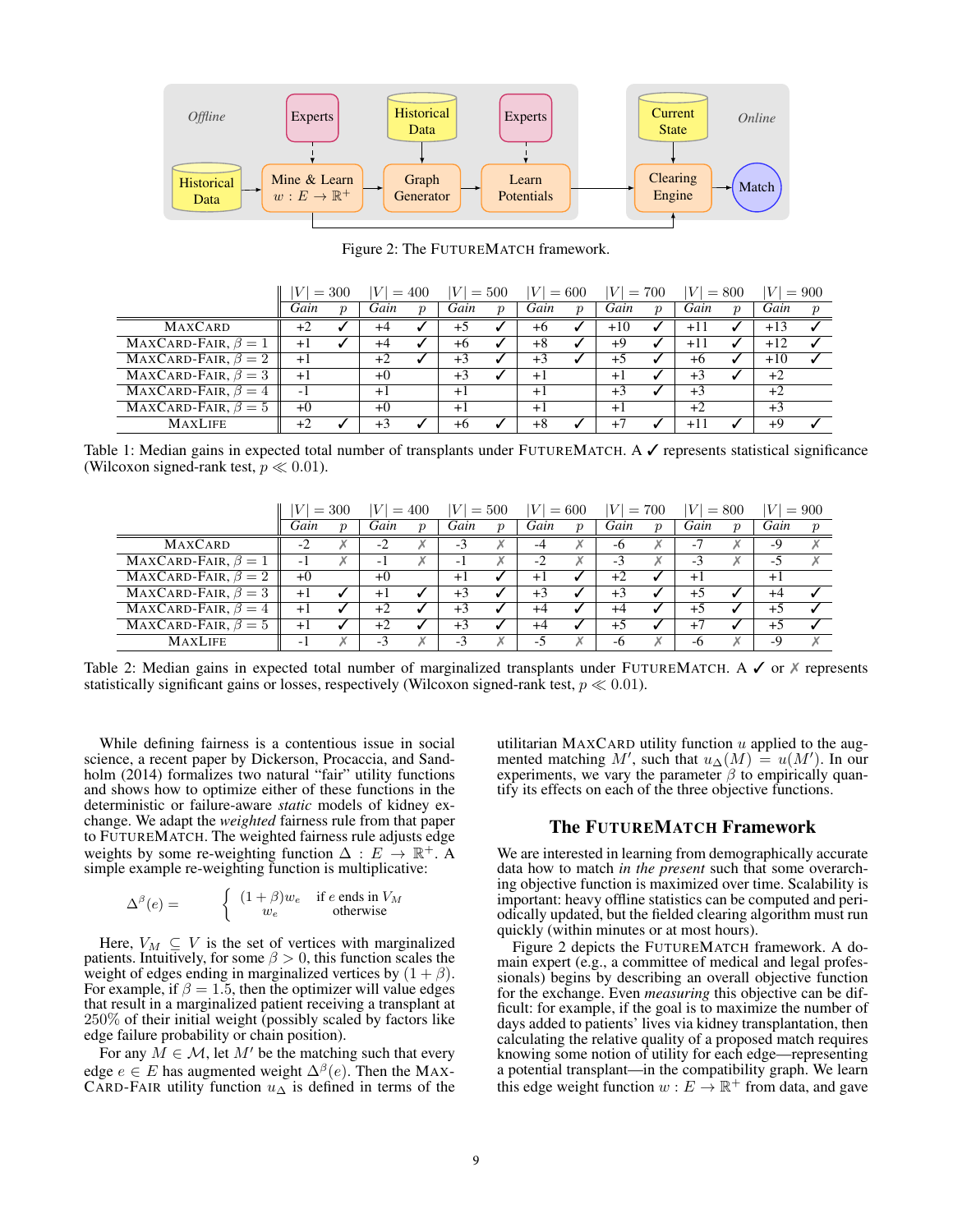examples objective functions in the previous section.

The learned weight function  $w$  is then fed into a parameterized instance generator that mimics the underlying distribution. This generator in turn feeds training and test sets into a system for learning the *potentials* of various element classes in the compatibility graph. Intuitively, given an element  $\theta$  (e.g., vertex, edge, cycle, or chain type), a potential  $P_{\theta} \in \mathbb{R}$  quantifies the expected utility to the exchange of that element in the future (Dickerson, Procaccia, and Sandholm 2012). Potentials are combined with  $w$  to quantify an edge-specific quality rating. In our experimental results, we learned potentials<sup>3</sup> for the combinations of different blood types for patient-donor pairs under each of the three objectives defined earlier.

Finally, the fielded clearing algorithm incorporates the combined weight function w and set of potentials  $\mathcal{P}_{\Theta}$  into its myopic weighted matching algorithm. For example, to combine patient-donor blood type potentials with the learned weight function w, we could use a function  $f_w : E \to \mathbb{R}$ such that  $f_w(e) = w(e) \cdot (1 - P_X - P_Y)$ , with X the donor blood type at  $e$ 's source and Y the patient blood type at  $e$ 's sink. This incorporation of potentials into the myopic algorithm comes at very low or no cost to the runtime of the clearing algorithm; indeed, the final "potential-aware" input graph is simply a re-weighted version of the original compatibility graph, using the weights that encode the future.

A Realistic Simulator. When learning potentials offline, it is important to mimic closely the behavior of the fielded exchange online. If the distribution of incoming potential types is significantly different than expected, so too will be the estimates of potentials. We built a dynamic simulator of kidney exchange using data from the UNOS exchange (and APD (Ashlagi et al. 2011)). This work significantly extends that of Dickerson, Procaccia, and Sandholm (2013), which defined and experimentally evaluated a model of the evolution of dynamic kidney exchange. Critically, they did not perform dynamic optimization in that model—just myopic optimization applied sequentially in a dynamic model. They also sampled from a basic generator that is no longer accepted in the kidney exchange community (Saidman et al. 2006), while we sample from an accurate distribution—the historical UNOS exchange pool.

Our simulator works as follows. New pairs and altruistic donors enter the pool at each time period, while some leave the pool due to a variety of non-exchange-related reasons (e.g., becoming too ill to transplant). A matching is performed at each time period, which results in a set of matched pairs leaving the pool for  $t > 0$  time periods. This reflects the length of time required to medically and logistically verify the implementability of the planned match. Matched patients then either leave the pool permanently after successfully receiving a kidney, or return to the pool after failing to receive a kidney. We set the relevant entrance and exit probabilities based on the real UNOS kidney exchange data (Kidney Paired Donation Work Group 2013).

A matching is determined at each time period based on either a *deterministic* or *failure-aware* clearing algorithm, which we briefly describe here. Both models compute an optimal matching P  $M^* = \operatorname{argmax}_{M \in \mathcal{M}} u(M)$ , where  $u(M) =$  $_{c \in M} u(c)$ . Here,  $u(c)$  represents the utility of a cycle or chain c. In the deterministic model,  $u(c) = \sum_{e \in c} f_w(e)$ :

that is, the sum of the weights of the constituent edges in a cycle or chain subject to the weight function  $w$  and potential mapping  $f_w$ . The deterministic model is susceptible to edge failures. For example, if a single edge in a 3 cycle fails, that entire cycle fails to execute. Similarly, if the third edge in a long chain fails, then the tail of that chain (after the failed edge) is cut off. Let  $q_e \in [0,1]$ be the probability that an edge succeeds. Then the failureaware model defines the *discounted* utility for a cycle c as  $u(c) = \left[\sum_{e \in c} f_w(e)\right] \cdot \left[\prod_{e \in c} q_e\right]$ , and the discounted utility for a chain  $c = \langle e_0, e_1, \ldots, e_{k-1} \rangle$  as

$$
u(c) = \left[\sum_{i=1}^{k-1} (1-q_i) \sum_{j=0}^{i-1} f_w(e_j) \prod_{j=0}^{i-1} q_j \right] + \left[\sum_{i=0}^{k-1} f_w(e_i) \prod_{i=0}^{k-1} q_i \right].
$$

# Results

We compare FUTUREMATCH against a baseline of myopic deterministic matching under each of the objectives. Conservatively, statistical significance was determined using the Wilcoxon signed-rank test, which is a nonparametric alternative to the paired  $t$ -test. Table 1 shows the median expected gain in the overall number of transplants from using FUTUREMATCH under each of the objectives. Each column labeled  $|V| = k$  corresponds to a simulation over k patientdonor pairs and altruists sampled as described earlier.

Table 1 shows that the two objectives that do not regard fairness—MAXCARD and MAXLIFE—significantly beat myopic deterministic matching under the same objective. Interestingly, so too does MAXCARD-FAIR for low values of  $\beta$ . As  $\beta$  increases, the gain in *overall* number of transplants decreases (although it never drops below the deterministic matching algorithm with significance). This decrease in overall gain is incurred because marginalized patients, who (i) generally have lower in-degree, and (ii) have a higher probability of match failure, are being weighted more than easier to match pairs.

Table 2 explores this tradeoff between fairness and efficiency explicitly. For the fairness-agnostic and lightly fairness-preferring objectives, a relative loss of a few marginalized transplants is realized—although this loss of marginalized transplants is always less (typically much less) than the overall gain in transplants. Increasing the optimizer's preference for marginalized patients results in statistically significant gains in the number of marginalized transplants at *no* statistically significant loss in the overall expected number of transplants. In fact, for a middle ground around  $\beta = 2$ , FUTUREMATCH often shows statistically significant gains in *both* overall transplant and marginalized transplant counts—a clear win over myopia.

Our experiments support the following conclusions:

- FUTUREMATCH under MAXCARD and MAXCARD-FAIR with low  $\beta = 1$  results in a significant increase in the *overall* number of transplants compared to myopic, at the cost of a smaller decrease in the number of *marginalized* transplants.
- FUTUREMATCH under MAXCARD-FAIR with high  $\beta$  results in a significant increase in *marginalized* transplants, at *no cost* to the overall number of transplants under myopic matching.
- For a middle ground around  $\beta = 2$ , FUTUREMATCH can result in both more overall expected transplants and more marginalized transplants.

We note that we are *not* making policy recommendations; rather, we are giving a proof of concept that the FU-

 $3$ Again, due to space constraints, we guide the reader to  $\S 3.3$ of Dickerson and Sandholm (2014) for a complete derivation of potentials and an explanation of the potential learning system.